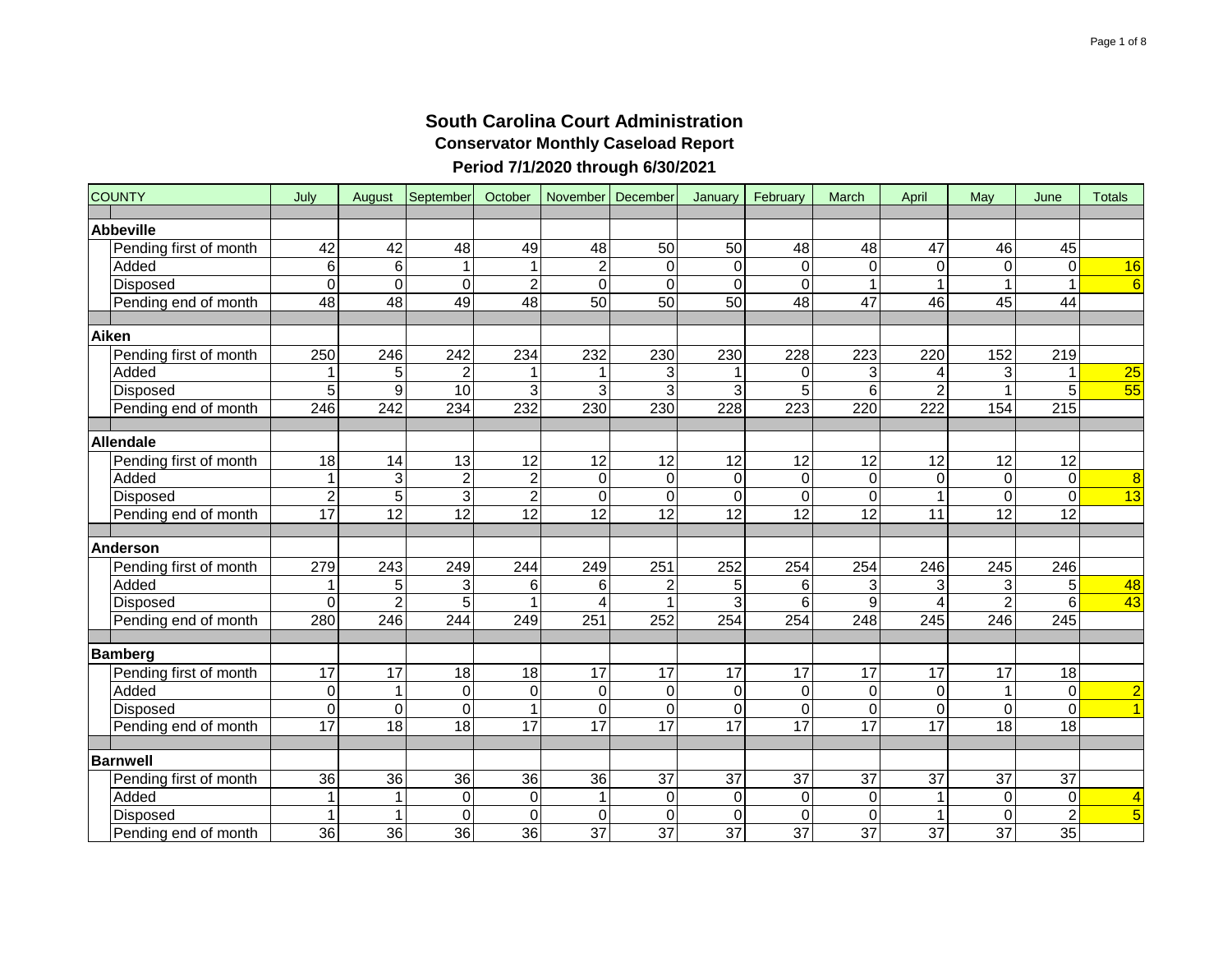| <b>COUNTY</b>          | July            | August          | September       | October         | November         | December        | January         | February         | March           | April           | May             | June             | <b>Totals</b>   |
|------------------------|-----------------|-----------------|-----------------|-----------------|------------------|-----------------|-----------------|------------------|-----------------|-----------------|-----------------|------------------|-----------------|
| <b>Beaufort</b>        |                 |                 |                 |                 |                  |                 |                 |                  |                 |                 |                 |                  |                 |
| Pending first of month | 101             | 103             | 102             | $\overline{98}$ | 98               | 100             | $\overline{98}$ | 99               | 101             | 100             | 100             | 100              |                 |
| Added                  | 4               | 1               |                 | $\overline{c}$  | 2                | 2               | $\overline{c}$  | 3                | $\Omega$        | $\Omega$        | 1               | 1                | 19              |
| Disposed               | $\overline{2}$  | $\overline{2}$  | 5               | $\overline{2}$  | $\Omega$         | $\overline{4}$  |                 | $\overline{1}$   |                 | $\Omega$        | $\mathbf{1}$    | $\overline{11}$  | 30              |
| Pending end of month   | 103             | 102             | 98              | 98              | 100              | 98              | 99              | 101              | 100             | 100             | 100             | 90               |                 |
|                        |                 |                 |                 |                 |                  |                 |                 |                  |                 |                 |                 |                  |                 |
| <b>Berkeley</b>        |                 |                 |                 |                 |                  |                 |                 |                  |                 |                 |                 |                  |                 |
| Pending first of month | 347             | 348             | 352             | 356             | 359              | 358             | 364             | 370              | 374             | 381             | 377             | 384              |                 |
| Added                  | 4               | 5               |                 | 3               | 4                | $\overline{3}$  | 5               | 5                | 8               | $\overline{2}$  | 7               | 4                | 57              |
| Disposed               | 3               | $\overline{2}$  | 3               | $\overline{2}$  | 3                | $\Omega$        | $\overline{2}$  |                  | 3               | 3               |                 | $\overline{2}$   | $\overline{25}$ |
| Pending end of month   | 348             | 351             | 356             | 357             | 360              | 361             | 366             | $\overline{374}$ | 379             | 380             | $\frac{1}{383}$ | 386              |                 |
|                        |                 |                 |                 |                 |                  |                 |                 |                  |                 |                 |                 |                  |                 |
| <b>Calhoun</b>         |                 |                 |                 |                 |                  |                 |                 |                  |                 |                 |                 |                  |                 |
| Pending first of month | 19              | $\overline{22}$ | $\overline{22}$ | $\overline{21}$ | $\overline{21}$  | $\overline{21}$ | $\overline{21}$ | $\overline{21}$  | $\overline{21}$ | $\overline{18}$ | $\overline{22}$ | $\overline{22}$  |                 |
| Added                  | $\overline{0}$  | 0               | $\mathbf 0$     | $\mathsf 0$     | $\pmb{0}$        | $\overline{0}$  | 0               | $\mathbf 0$      | $\overline{1}$  | $\mathbf 0$     | 0               | $\mathbf 0$      | $\overline{1}$  |
| Disposed               | $\overline{0}$  | $\overline{0}$  | $\mathbf 0$     | $\mathbf 0$     | $\mathbf 0$      | $\mathbf 0$     | $\mathbf 0$     | $\mathbf 0$      | $\overline{1}$  | $\overline{0}$  | 0               | $\overline{0}$   | $\overline{1}$  |
| Pending end of month   | 19              | $\overline{22}$ | $\overline{21}$ | $\overline{21}$ | $\overline{21}$  | $\overline{21}$ | $\overline{21}$ | $\overline{21}$  | $\overline{22}$ | $\overline{18}$ | $\overline{22}$ | $\overline{22}$  |                 |
| <b>Charleston</b>      |                 |                 |                 |                 |                  |                 |                 |                  |                 |                 |                 |                  |                 |
| Pending first of month | 732             | 738             | 729             | 726             | 722              | 730             | 725             | $\overline{721}$ | 725             | 731             | 739             | 736              |                 |
| Added                  | 14              | 14              | 19              | 16              | 15               | 8               | 8               | 12               | 22              | 19              | 12              | 19               | 178             |
| Disposed               | 3               | $\overline{24}$ | 8               | 16              | 8                | $\overline{13}$ | $\overline{11}$ | 9                | 14              | 10              | $\overline{14}$ | $\overline{10}$  | 140             |
| Pending end of month   | $\frac{1}{743}$ | 728             | 740             | 726             | 729              | 725             | 722             | 724              | 733             | 740             | 737             | $\overline{745}$ |                 |
|                        |                 |                 |                 |                 |                  |                 |                 |                  |                 |                 |                 |                  |                 |
| <b>Cherokee</b>        |                 |                 |                 |                 |                  |                 |                 |                  |                 |                 |                 |                  |                 |
| Pending first of month | 48              | 46              | 46              | 46              | 46               | 44              | 44              | 44               | 44              | 44              | 45              | 44               |                 |
| Added                  | $\overline{0}$  | 0               | $\mathbf 0$     | 1               | $\pmb{0}$        | $\mathbf 0$     | 0               | $\mathbf 0$      | $\mathbf 0$     | $\mathbf{1}$    | $\mathbf{1}$    | $\mathbf{1}$     | $\overline{4}$  |
| Disposed               | 1               | 0               | $\Omega$        | $\mathbf{1}$    | $\boldsymbol{0}$ | 0               | 0               | $\mathbf 0$      | $\mathbf 0$     | $\mathbf 0$     | $\overline{2}$  | $\Omega$         | $\overline{4}$  |
| Pending end of month   | $\overline{47}$ | $\overline{46}$ | 46              | 46              | 46               | 44              | 44              | 44               | 44              | 45              | 44              | $\overline{45}$  |                 |
|                        |                 |                 |                 |                 |                  |                 |                 |                  |                 |                 |                 |                  |                 |
| <b>Chester</b>         |                 |                 |                 |                 |                  |                 |                 |                  |                 |                 |                 |                  |                 |
| Pending first of month | 34              | $\overline{36}$ | $\overline{37}$ | $\overline{36}$ | 35               | $\overline{35}$ | 34              | 35               | 34              | $\overline{34}$ | $\overline{35}$ | 35               |                 |
| Added                  | $\overline{0}$  | 0               | 0               | $\pmb{0}$       | $\mathbf 1$      | 0               | 0               | $\boldsymbol{0}$ | $\overline{1}$  | 1               | 1               | $\overline{2}$   | $6\phantom{1}6$ |
| <b>Disposed</b>        | $\mathbf 0$     | $\overline{0}$  |                 | $\mathbf{1}$    | $\mathbf{1}$     | $\mathbf 0$     | $\Omega$        | $\mathbf 0$      | $\overline{1}$  | $\mathbf{1}$    | 1               | $\overline{2}$   | $\overline{8}$  |
| Pending end of month   | 34              | $\overline{36}$ | 36              | $\overline{35}$ | 35               | 34              | 34              | 33               | 34              | 34              | 35              | $\overline{37}$  |                 |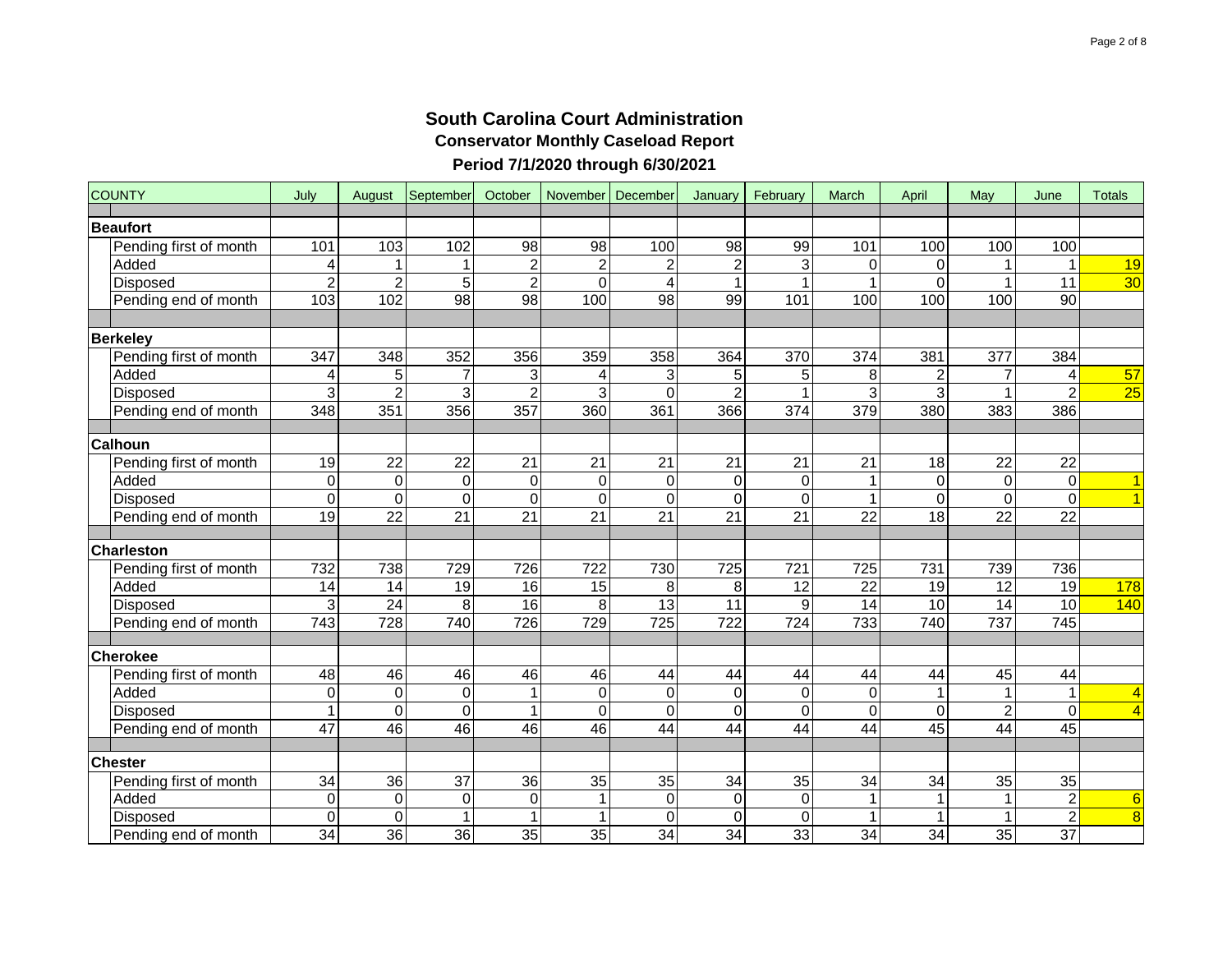| <b>COUNTY</b>          | July            | August          | September       | October                 | November        | December         | January         | February         | March           | April           | May             | June            | <b>Totals</b>   |
|------------------------|-----------------|-----------------|-----------------|-------------------------|-----------------|------------------|-----------------|------------------|-----------------|-----------------|-----------------|-----------------|-----------------|
| Chesterfield           |                 |                 |                 |                         |                 |                  |                 |                  |                 |                 |                 |                 |                 |
| Pending first of month | 54              | 53              | 52              | 49                      | 49              | 49               | 49              | 49               | 51              | 50              | 48              | 46              |                 |
| Added                  | $\mathbf 0$     | 0               | $\mathbf 0$     | $\mathbf 0$             | $\mathbf 0$     | 0                |                 | $\boldsymbol{2}$ | $\pmb{0}$       | 1               | $\Omega$        | $\mathbf{1}$    | 5               |
| Disposed               | 1               | $\mathbf{1}$    | $\overline{1}$  | $\overline{0}$          | $\mathbf 0$     | $\Omega$         | 1               | $\Omega$         | $\mathbf{1}$    | $\overline{2}$  | 2               | $\Omega$        | $\overline{9}$  |
| Pending end of month   | $\overline{53}$ | $\overline{52}$ | 51              | 49                      | 49              | 49               | 49              | $\overline{51}$  | $\overline{50}$ | 49              | 46              | $\overline{47}$ |                 |
|                        |                 |                 |                 |                         |                 |                  |                 |                  |                 |                 |                 |                 |                 |
| <b>Clarendon</b>       |                 |                 |                 |                         |                 |                  |                 |                  |                 |                 |                 |                 |                 |
| Pending first of month | <b>DNR</b>      | <b>DNR</b>      | <b>DNR</b>      | <b>DNR</b>              | <b>DNR</b>      | <b>DNR</b>       | <b>DNR</b>      | <b>DNR</b>       | <b>DNR</b>      | <b>DNR</b>      | <b>DNR</b>      | <b>DNR</b>      |                 |
| Added                  | <b>DNR</b>      | <b>DNR</b>      | <b>DNR</b>      | <b>DNR</b>              | <b>DNR</b>      | <b>DNR</b>       | <b>DNR</b>      | <b>DNR</b>       | <b>DNR</b>      | <b>DNR</b>      | <b>DNR</b>      | <b>DNR</b>      |                 |
| Disposed               | <b>DNR</b>      | <b>DNR</b>      | <b>DNR</b>      | <b>DNR</b>              | <b>DNR</b>      | <b>DNR</b>       | <b>DNR</b>      | <b>DNR</b>       | <b>DNR</b>      | <b>DNR</b>      | <b>DNR</b>      | <b>DNR</b>      |                 |
| Pending end of month   | <b>DNR</b>      | <b>DNR</b>      | <b>DNR</b>      | <b>DNR</b>              | <b>DNR</b>      | <b>DNR</b>       | <b>DNR</b>      | <b>DNR</b>       | <b>DNR</b>      | <b>DNR</b>      | <b>DNR</b>      | <b>DNR</b>      |                 |
| <b>Colleton</b>        |                 |                 |                 |                         |                 |                  |                 |                  |                 |                 |                 |                 |                 |
| Pending first of month | $\overline{71}$ | 72              | 71              | 66                      | 66              | 65               | 62              | 64               | 64              | 66              | 66              | 67              |                 |
| Added                  | $\overline{2}$  | 3               | $\mathbf 0$     | $\overline{2}$          | $\mathbf 1$     | 6                |                 | $\mathbf 1$      | 1               | $\mathbf{1}$    | 1               | $\mathbf{1}$    | $\overline{20}$ |
| Disposed               | 1               | $\overline{3}$  | 5               | $\overline{2}$          | $\overline{c}$  | 10               | 3               | $\mathbf 1$      | $\mathbf{1}$    | $\mathbf{1}$    | $\Omega$        | $\mathbf{1}$    | 30              |
| Pending end of month   | 72              | $\overline{71}$ | 66              | 66                      | 65              | 61               | 60              | 64               | 64              | 66              | 67              | 67              |                 |
|                        |                 |                 |                 |                         |                 |                  |                 |                  |                 |                 |                 |                 |                 |
| <b>Darlington</b>      |                 |                 |                 |                         |                 |                  |                 |                  |                 |                 |                 |                 |                 |
| Pending first of month | 139             | 142             | 142             | 142                     | 143             | 146              | 144             | 145              | 147             | 148             | 149             | 151             |                 |
| Added                  | 4               | 0               | 0               | 2                       | 5               | 3                | 3               | 4                | 4               | $\overline{c}$  | 1               | 4               | 32              |
| Disposed               | 1               | $\overline{0}$  | 0               | 1                       |                 | 6                | $\overline{2}$  | 1                | 3               | $\mathbf{1}$    | $\Omega$        | 3               | 19              |
| Pending end of month   | 142             | 142             | 142             | 143                     | 147             | 143              | 145             | 148              | 148             | 149             | 150             | 152             |                 |
| <b>Dillon</b>          |                 |                 |                 |                         |                 |                  |                 |                  |                 |                 |                 |                 |                 |
| Pending first of month | $\overline{58}$ | $\overline{58}$ | $\overline{58}$ | $\overline{58}$         | $\overline{58}$ | $\overline{57}$  | $\overline{57}$ | 56               | $\overline{56}$ | $\overline{56}$ | $\overline{57}$ | $\overline{57}$ |                 |
| Added                  | $\mathbf 0$     | 0               | $\mathbf 0$     | $\overline{2}$          | $\mathbf 0$     | $\boldsymbol{0}$ |                 | $\mathbf 0$      | $\mathbf 0$     | $\mathbf{1}$    | $\mathbf 0$     | $\mathbf{1}$    | 5               |
| Disposed               | $\mathbf 0$     | 0               | 1               | $\overline{\mathbf{c}}$ | $\mathbf 1$     | $\mathbf 0$      | 2               | $\boldsymbol{0}$ | $\mathbf 0$     | $\pmb{0}$       | $\Omega$        | $\mathbf 0$     | $\overline{6}$  |
| Pending end of month   | 58              | 58              | $\overline{57}$ | 58                      | 57              | 57               | $\overline{56}$ | 56               | $\overline{56}$ | 57              | 57              | 58              |                 |
|                        |                 |                 |                 |                         |                 |                  |                 |                  |                 |                 |                 |                 |                 |
| Dorchester             |                 |                 |                 |                         |                 |                  |                 |                  |                 |                 |                 |                 |                 |
| Pending first of month | 173             | 174             | 173             | 180                     | 174             | 175              | 171             | 169              | 166             | 166             | <b>DNR</b>      | <b>DNR</b>      |                 |
| Added                  | 6               | 4               | 9               | 1                       | 3               | 3                | 2               | 0                | 3               | 3               | <b>DNR</b>      | <b>DNR</b>      | 34              |
| Disposed               | $\overline{5}$  | $\overline{4}$  | $\overline{2}$  | $\overline{8}$          | $\overline{2}$  | $\overline{7}$   | 4               | $\overline{2}$   | $\overline{5}$  | 5               | <b>DNR</b>      | <b>DNR</b>      | 44              |
| Pending end of month   | 174             | 174             | 180             | 173                     | 175             | $\frac{1}{171}$  | 169             | 167              | 164             | 164             | <b>DNR</b>      | <b>DNR</b>      |                 |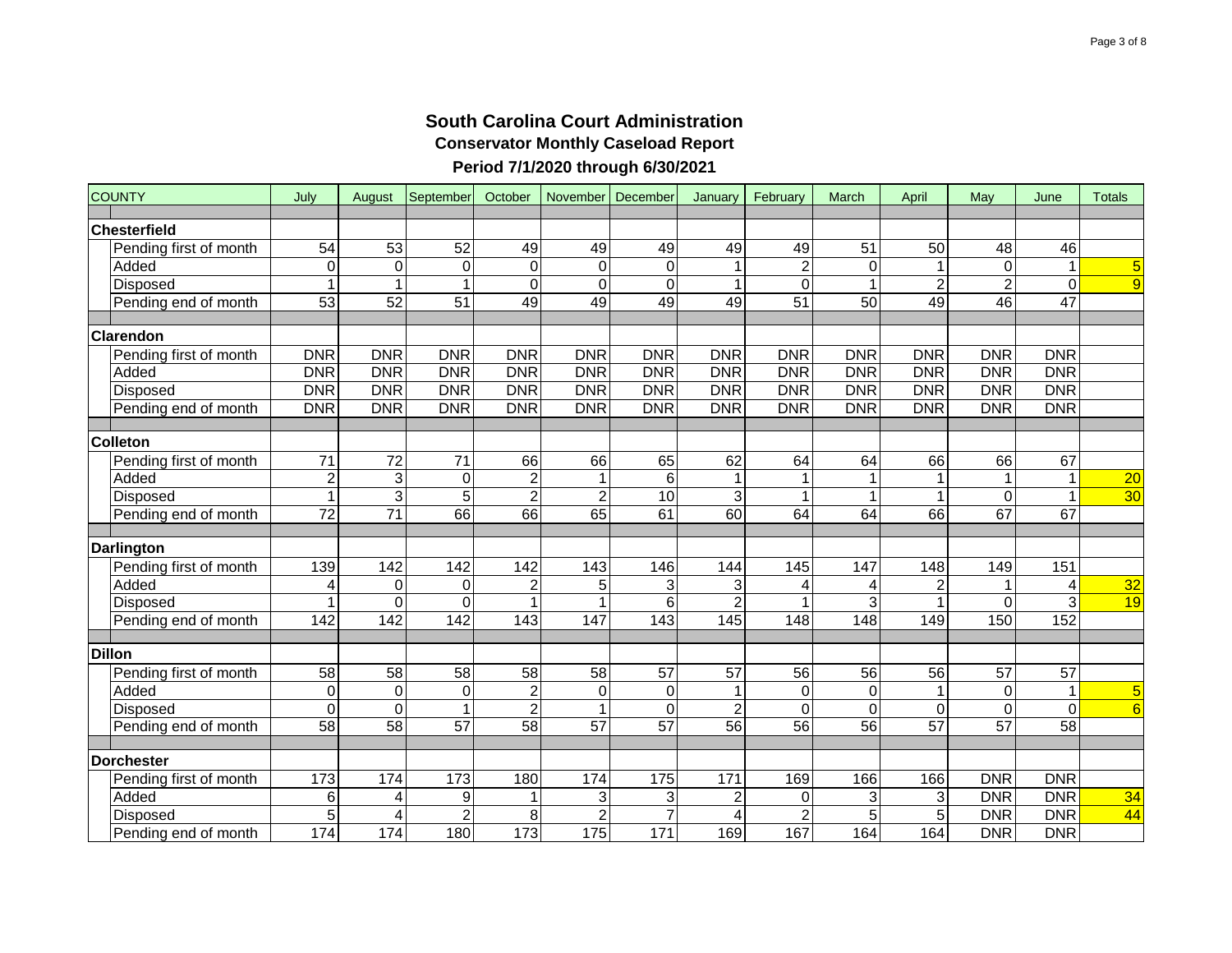| <b>COUNTY</b>          | July                    | August          | September   | October        | November        | December        | January         | February    | March           | April           | May             | June            | <b>Totals</b>   |
|------------------------|-------------------------|-----------------|-------------|----------------|-----------------|-----------------|-----------------|-------------|-----------------|-----------------|-----------------|-----------------|-----------------|
| Edgefield              |                         |                 |             |                |                 |                 |                 |             |                 |                 |                 |                 |                 |
| Pending first of month | 45                      | 42              | 43          | 43             | 41              | 41              | 41              | 41          | 41              | 41              | 41              | 41              |                 |
| Added                  | $\overline{0}$          | 1               | $\mathbf 0$ | 1              | 1               | 0               | 0               | 0           | $\mathbf 0$     | 0               | 0               | $\mathbf 0$     | 3               |
| Disposed               | ც                       | $\overline{0}$  | $\Omega$    | $\overline{3}$ | $\mathbf{1}$    | $\mathbf 0$     | 0               | $\Omega$    | $\mathbf 0$     | $\overline{0}$  | 0               | $\overline{0}$  | $\overline{7}$  |
| Pending end of month   | 42                      | $\overline{43}$ | 43          | 41             | $\overline{41}$ | $\overline{41}$ | $\overline{41}$ | 41          | $\overline{41}$ | $\overline{41}$ | $\overline{41}$ | 41              |                 |
|                        |                         |                 |             |                |                 |                 |                 |             |                 |                 |                 |                 |                 |
| Fairfield              |                         |                 |             |                |                 |                 |                 |             |                 |                 |                 |                 |                 |
| Pending first of month | 45                      | 45              | 45          | 45             | 46              | 45              | 44              | 44          | 44              | 42              | 45              | 45              |                 |
| Added                  | $\overline{0}$          | 0               | $\mathbf 0$ | $\overline{2}$ | 1               | $\mathbf 1$     | 1               | 0           | 1               | 4               | 0               | $\overline{0}$  | 10              |
| <b>Disposed</b>        | $\overline{0}$          | $\overline{0}$  | $\Omega$    | $\overline{0}$ | $\mathbf{1}$    | $\overline{2}$  | 1               | $\mathbf 0$ | $\overline{3}$  | 1               | 0               | 1               | $\overline{9}$  |
| Pending end of month   | 45                      | 45              | 45          | 47             | 46              | 44              | 44              | 44          | 42              | 45              | 45              | 44              |                 |
|                        |                         |                 |             |                |                 |                 |                 |             |                 |                 |                 |                 |                 |
| Florence               |                         |                 |             |                |                 |                 |                 |             |                 |                 |                 |                 |                 |
| Pending first of month | 242                     | 241             | 239         | 234            | 233             | 231             | 231             | 223         | 222             | 224             | 225             | 227             |                 |
| Added                  | 4                       | 2               | 4           | $\overline{c}$ |                 |                 | 1               | 0           | 6               | $\overline{7}$  | 5               | $\overline{3}$  | 36              |
| <b>Disposed</b>        | $\overline{5}$          | $\overline{4}$  | 9           | 3              | 3               | 1               | 9               | 1           | 4               | 6               | $\overline{3}$  | $\overline{11}$ | 59              |
| Pending end of month   | 241                     | 239             | 234         | 233            | 231             | 231             | 223             | 222         | 224             | 225             | 227             | 219             |                 |
|                        |                         |                 |             |                |                 |                 |                 |             |                 |                 |                 |                 |                 |
| Georgetown             |                         |                 |             |                |                 |                 |                 |             |                 |                 |                 |                 |                 |
| Pending first of month | 133                     | 131             | 134         | 135            | 135             | 142             | 113             | 114         | 115             | 110             | 113             | 111             |                 |
| Added                  | $\overline{a}$          | 4               | 5           | 4              | 7               | $\overline{2}$  | 2               | 1           | 0               | 3               | 0               | 1               | 31              |
| Disposed               | $\overline{\mathbf{4}}$ | $\mathbf{1}$    | 4           | 4              | $\mathbf 0$     | 5 <sup>1</sup>  | 1               | $\Omega$    | 6               | 1               | $\overline{c}$  | 1               | $\overline{29}$ |
| Pending end of month   | 131                     | 134             | 135         | 135            | 142             | 139             | 114             | 115         | 109             | 112             | 111             | 111             |                 |
| Greenville             |                         |                 |             |                |                 |                 |                 |             |                 |                 |                 |                 |                 |
| Pending first of month | 386                     | 387             | 393         | 396            | 402             | 400             | 399             | 397         | 402             | 401             | 407             | 414             |                 |
| Added                  | 7                       | 19              | 16          | 13             | 5               | 11              | 9               | 16          | 8               | 11              | 12              | 14              | 141             |
| Disposed               | 6 <sup>1</sup>          | 13              | 13          | 8              | $\overline{7}$  | 12              | 11              | 11          | 9               | 5               | 5               | 9               | 109             |
| Pending end of month   | 387                     | 393             | 396         | 401            | 400             | 399             | 397             | 402         | 401             | 407             | 414             | 419             |                 |
|                        |                         |                 |             |                |                 |                 |                 |             |                 |                 |                 |                 |                 |
| Greenwood              |                         |                 |             |                |                 |                 |                 |             |                 |                 |                 |                 |                 |
| Pending first of month | 122                     | 140             | 140         | 135            | 138             | 143             | 144             | 141         | 140             | 141             | 144             | 144             |                 |
| Added                  | 11                      | 4               | 0           | 3              | 5               | 3               | $\mathbf 2$     | 6           | $\overline{c}$  | 6               | $\mathbf 0$     | 6               | 48              |
| Disposed               | 3                       | 4               | 4           | $\overline{0}$ | $\mathbf 0$     | $\overline{2}$  | 5               |             | 1               | 1               | 0               | 4               | 31              |
| Pending end of month   | 130                     | 140             | 136         | 138            | 143             | 144             | 141             | 140         | 141             | 146             | 144             | 146             |                 |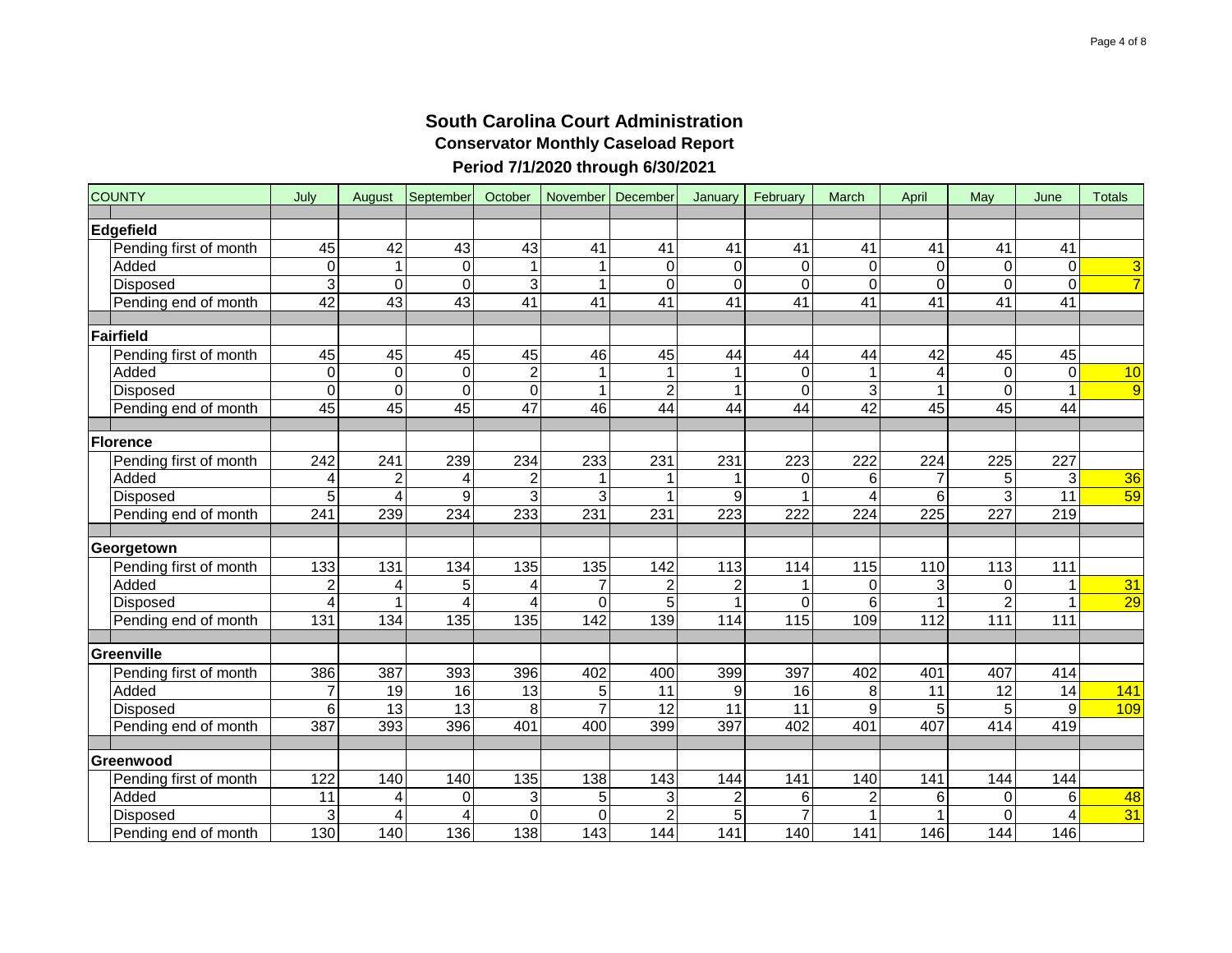| <b>COUNTY</b>          | July            | August          | September       | October         | November        | December       | January         | February        | March           | April           | May            | June                    | <b>Totals</b>   |
|------------------------|-----------------|-----------------|-----------------|-----------------|-----------------|----------------|-----------------|-----------------|-----------------|-----------------|----------------|-------------------------|-----------------|
| <b>Hampton</b>         |                 |                 |                 |                 |                 |                |                 |                 |                 |                 |                |                         |                 |
| Pending first of month | 82              | 83              | 84              | 984             | 84              | 81             | 80              | 79              | 82              | 82              | 80             | 80                      |                 |
| Added                  | 3               | 3               | $\overline{c}$  | 8               | 1               | $\overline{7}$ | 3               | 4               | 6               | 0               |                | $\mathbf{1}$            | 39              |
| <b>Disposed</b>        | $\overline{2}$  | $\overline{2}$  | $\overline{2}$  | $\overline{2}$  | 3               | $\overline{3}$ | 3               | $\mathbf{1}$    | $\overline{5}$  | $\mathbf{1}$    | 1              | $\Omega$                | $\overline{25}$ |
| Pending end of month   | $\overline{83}$ | $\overline{84}$ | 84              | $\overline{90}$ | $\overline{82}$ | 85             | $\overline{80}$ | $\overline{82}$ | $\overline{83}$ | $\overline{81}$ | 80             | 81                      |                 |
|                        |                 |                 |                 |                 |                 |                |                 |                 |                 |                 |                |                         |                 |
| <b>Horry</b>           |                 |                 |                 |                 |                 |                |                 |                 |                 |                 |                |                         |                 |
| Pending first of month | 503             | 477             | 478             | 482             | 481             | 484            | 492             | 500             | 499             | 507             | 507            | 507                     |                 |
| Added                  | 8               | $\overline{10}$ | 15              | 4               | 8               | 11             | 8               | 7               | 11              | 4               | 5              | 9                       | 100             |
| <b>Disposed</b>        | 6               | $\overline{9}$  | $\overline{11}$ | $\overline{5}$  | $\overline{5}$  | $\overline{3}$ | $\overline{0}$  | 8               | 3               | 4               | $\overline{5}$ | 1                       | 60              |
| Pending end of month   | 505             | 478             | 482             | 481             | 484             | 492            | 500             | 499             | 507             | 507             | 507            | 515                     |                 |
|                        |                 |                 |                 |                 |                 |                |                 |                 |                 |                 |                |                         |                 |
| <b>Jasper</b>          |                 |                 |                 |                 |                 |                |                 |                 |                 |                 |                |                         |                 |
| Pending first of month | <b>DNR</b>      | <b>DNR</b>      | <b>DNR</b>      | <b>DNR</b>      | <b>DNR</b>      | <b>DNR</b>     | <b>DNR</b>      | <b>DNR</b>      | <b>DNR</b>      | <b>DNR</b>      | <b>DNR</b>     | <b>DNR</b>              |                 |
| Added                  | <b>DNR</b>      | <b>DNR</b>      | <b>DNR</b>      | <b>DNR</b>      | <b>DNR</b>      | <b>DNR</b>     | <b>DNR</b>      | <b>DNR</b>      | <b>DNR</b>      | <b>DNR</b>      | <b>DNR</b>     | <b>DNR</b>              |                 |
| <b>Disposed</b>        | <b>DNR</b>      | <b>DNR</b>      | <b>DNR</b>      | <b>DNR</b>      | <b>DNR</b>      | <b>DNR</b>     | <b>DNR</b>      | <b>DNR</b>      | <b>DNR</b>      | <b>DNR</b>      | <b>DNR</b>     | <b>DNR</b>              |                 |
| Pending end of month   | <b>DNR</b>      | <b>DNR</b>      | <b>DNR</b>      | <b>DNR</b>      | <b>DNR</b>      | <b>DNR</b>     | <b>DNR</b>      | <b>DNR</b>      | <b>DNR</b>      | <b>DNR</b>      | <b>DNR</b>     | <b>DNR</b>              |                 |
|                        |                 |                 |                 |                 |                 |                |                 |                 |                 |                 |                |                         |                 |
| <b>Kershaw</b>         |                 |                 |                 |                 |                 |                |                 |                 |                 |                 |                |                         |                 |
| Pending first of month | 126             | 127             | 128             | 128             | 127             | 131            | 135             | 135             | 140             | 138             | 137            | 138                     |                 |
| Added                  | 1               | 1               | 3               | 0<br>1          | 5               | 4              | 0               | 5               | 0               | 1               | $\overline{c}$ | $\overline{c}$          | $\overline{24}$ |
| <b>Disposed</b>        | $\overline{0}$  | 0               | $\Omega$        |                 |                 | $\Omega$       | $\Omega$        | $\mathbf 0$     | $\mathbf{1}$    | $\overline{c}$  |                | 5                       | 11              |
| Pending end of month   | 127             | 128             | 128             | 127             | 131             | 135            | 135             | 140             | 139             | 137             | 138            | 135                     |                 |
| Lancaster              |                 |                 |                 |                 |                 |                |                 |                 |                 |                 |                |                         |                 |
| Pending first of month | 101             | 101             | 103             | 102             | 103             | 103            | 104             | 105             | 109             | 109             | 115            | 117                     |                 |
| Added                  | $\pmb{0}$       | 3               | $\pmb{0}$       | 1               | 0               | 1              |                 | 4               | 0               | 6               | 3              | $\overline{\mathbf{c}}$ | $\overline{21}$ |
| Disposed               | $\overline{0}$  | 1               |                 | 0               | $\Omega$        | 0              | $\Omega$        | $\mathbf 0$     | $\mathbf 0$     | $\mathbf 0$     |                | $\Omega$                | 3               |
| Pending end of month   | 101             | 103             | 102             | 103             | 103             | 104            | 105             | 109             | 109             | 115             | 117            | 119                     |                 |
|                        |                 |                 |                 |                 |                 |                |                 |                 |                 |                 |                |                         |                 |
| Laurens                |                 |                 |                 |                 |                 |                |                 |                 |                 |                 |                |                         |                 |
| Pending first of month | 93              | 92              | 89              | 87              | 86              | 84             | 85              | 82              | 84              | 85              | 85             | 85                      |                 |
| Added                  | $\pmb{0}$       | 0               | $\pmb{0}$       | $\pmb{0}$       | 0               | 1              | $\pmb{0}$       | $\mathbf{1}$    | $\mathbf 1$     | $\pmb{0}$       | $\mathbf 0$    | $\mathbf{1}$            | 4               |
| Disposed               | $\mathbf{1}$    | 3               | $\overline{c}$  | 1               | $\overline{2}$  | 1              | $\mathbf 2$     | $\mathbf 0$     | $\mathbf 0$     | $\pmb{0}$       | $\Omega$       | $\mathbf{1}$            | $\overline{13}$ |
| Pending end of month   | $\overline{92}$ | 89              | $\overline{87}$ | $\overline{86}$ | $\overline{84}$ | 84             | 83              | 83              | 85              | 85              | 85             | 85                      |                 |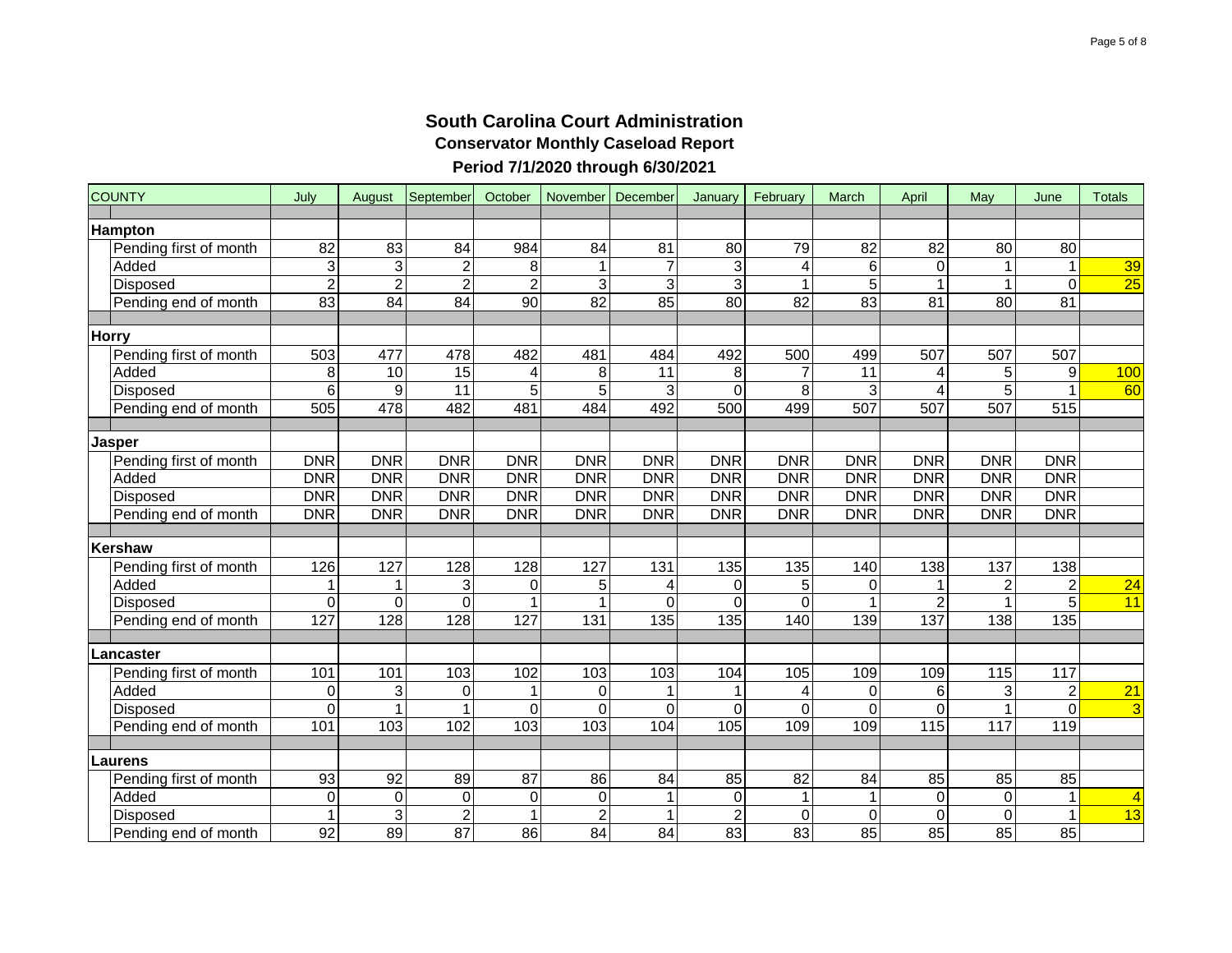| <b>COUNTY</b>          | July                    | August          | September       | October          | November   December |                  | January         | February         | March                   | April            | May         | June           | <b>Totals</b>           |
|------------------------|-------------------------|-----------------|-----------------|------------------|---------------------|------------------|-----------------|------------------|-------------------------|------------------|-------------|----------------|-------------------------|
| Lee                    |                         |                 |                 |                  |                     |                  |                 |                  |                         |                  |             |                |                         |
| Pending first of month | 33                      | 33              | 32              | 32               | 32                  | 33               | 32              | 31               | 31                      | 31               | 31          | 30             |                         |
| Added                  | $\mathsf{O}\xspace$     | 0               | 1               | $\mathbf 0$      | 0                   | $\mathbf 0$      | 0               | 1                | $\mathbf{1}$            | $\mathbf 0$      | $\mathbf 0$ | $\mathbf{1}$   | $\overline{4}$          |
| Disposed               | $\overline{\mathsf{o}}$ | $\overline{1}$  | $\mathbf 1$     | 32               | $\pmb{0}$           | 1                | $\mathbf 1$     | $\mathbf{1}$     | $\mathbf 0$             | $\overline{0}$   | $\mathbf 1$ | $\overline{2}$ | 40                      |
| Pending end of month   | 33                      | $\overline{32}$ | 32              | 32               | $\overline{32}$     | $\overline{32}$  | 31              | $\overline{31}$  | $\overline{32}$         | $\overline{31}$  | 30          | 29             |                         |
|                        |                         |                 |                 |                  |                     |                  |                 |                  |                         |                  |             |                |                         |
| Lexington              |                         |                 |                 |                  |                     |                  |                 |                  |                         |                  |             |                |                         |
| Pending first of month | 290                     | 289             | 293             | 291              | 289                 | 286              | 291             | 290              | 300                     | 309              | 308         | 317            |                         |
| Added                  | 4                       | $\overline{7}$  |                 | 3                | 5                   | 11               | $\overline{c}$  | 12               | 20                      | 5                | 12          | 11             | 99                      |
| Disposed               | 5                       | 3               | 9               | 5                | 8                   | 6                | 3               | $\overline{2}$   | $\overline{7}$          | 5                | $\Omega$    | 8              | 61                      |
| Pending end of month   | 289                     | 293             | 291             | 289              | 286                 | 291              | 290             | 300              | 313                     | 309              | 320         | 320            |                         |
|                        |                         |                 |                 |                  |                     |                  |                 |                  |                         |                  |             |                |                         |
| <b>Marion</b>          |                         |                 |                 |                  |                     |                  |                 |                  |                         |                  |             |                |                         |
| Pending first of month | <b>DNR</b>              | <b>DNR</b>      | <b>DNR</b>      | <b>DNR</b>       | <b>DNR</b>          | <b>DNR</b>       | <b>DNR</b>      | <b>DNR</b>       | <b>DNR</b>              | <b>DNR</b>       | <b>DNR</b>  | <b>DNR</b>     |                         |
| Added                  | <b>DNR</b>              | <b>DNR</b>      | <b>DNR</b>      | <b>DNR</b>       | <b>DNR</b>          | <b>DNR</b>       | <b>DNR</b>      | <b>DNR</b>       | <b>DNR</b>              | <b>DNR</b>       | <b>DNR</b>  | <b>DNR</b>     |                         |
| <b>Disposed</b>        | <b>DNR</b>              | <b>DNR</b>      | <b>DNR</b>      | <b>DNR</b>       | <b>DNR</b>          | <b>DNR</b>       | <b>DNR</b>      | <b>DNR</b>       | <b>DNR</b>              | <b>DNR</b>       | <b>DNR</b>  | <b>DNR</b>     |                         |
| Pending end of month   | <b>DNR</b>              | <b>DNR</b>      | <b>DNR</b>      | <b>DNR</b>       | <b>DNR</b>          | <b>DNR</b>       | <b>DNR</b>      | <b>DNR</b>       | <b>DNR</b>              | <b>DNR</b>       | <b>DNR</b>  | <b>DNR</b>     |                         |
|                        |                         |                 |                 |                  |                     |                  |                 |                  |                         |                  |             |                |                         |
| <b>Marlboro</b>        |                         |                 |                 |                  |                     |                  |                 |                  |                         |                  |             |                |                         |
| Pending first of month | 32                      | 33              | 31              | 30               | 30                  | 30               | 30              | 30               | 30                      | 33               | 33          | 33             |                         |
| Added                  | 1                       | 1               | $\pmb{0}$       | $\pmb{0}$        | 1                   | $\boldsymbol{0}$ |                 | $\pmb{0}$        | $\overline{\mathbf{4}}$ | $\pmb{0}$        | $\mathbf 0$ | $\mathbf 0$    | $\overline{\mathbf{8}}$ |
| Disposed               | $\pmb{0}$               | 0               | 1               | $\mathbf 0$      | 1                   | 0                | 1               | $\mathbf 0$      | $\mathbf{1}$            | $\boldsymbol{0}$ | $\Omega$    | $\overline{0}$ | $\overline{4}$          |
| Pending end of month   | 33                      | 34              | 30              | 30               | 30                  | 30               | 30              | 30               | 33                      | 33               | 33          | 33             |                         |
| <b>McCormick</b>       |                         |                 |                 |                  |                     |                  |                 |                  |                         |                  |             |                |                         |
| Pending first of month | 17                      | $\overline{17}$ | 18              | 18               | 18                  | 18               | 18              | 17               | 17                      | 17               | 17          | 17             |                         |
| Added                  | $\pmb{0}$               | 1               | $\mathbf 0$     | $\mathbf 0$      | 0                   | $\boldsymbol{0}$ | $\mathbf 0$     | $\boldsymbol{0}$ | $\mathbf 0$             | $\mathbf 0$      | $\Omega$    | $\mathbf 0$    | $\mathbf{1}$            |
| <b>Disposed</b>        | $\mathbf 0$             | 0               | $\Omega$        | $\mathbf 0$      | 0                   | $\Omega$         | 1               | $\mathbf 0$      | $\mathbf 0$             | $\mathbf 0$      | $\Omega$    | $\overline{0}$ | $\overline{1}$          |
| Pending end of month   | 17                      | 18              | 18              | $\overline{18}$  | $\overline{18}$     | $\overline{18}$  | $\overline{17}$ | $\overline{17}$  | 17                      | 17               | 17          | 17             |                         |
|                        |                         |                 |                 |                  |                     |                  |                 |                  |                         |                  |             |                |                         |
| Newberry               |                         |                 |                 |                  |                     |                  |                 |                  |                         |                  |             |                |                         |
| Pending first of month | 76                      | 72              | 70              | 71               | 71                  | 69               | 66              | 65               | 64                      | 63               | 65          | 66             |                         |
| Added                  | 1                       | 0               | $\mathbf 1$     | $\boldsymbol{0}$ | 1                   | $\,0\,$          | 1               | $\pmb{0}$        | $\mathbf{1}$            | $\overline{c}$   | 1           | $\overline{c}$ | 10                      |
| Disposed               | 5                       | $\overline{2}$  | 0               | $\mathbf 0$      | 3                   | $\overline{3}$   | $\overline{c}$  | 1                | $\overline{2}$          | $\mathbf 0$      | $\Omega$    | $\overline{0}$ | 18                      |
| Pending end of month   | $\overline{72}$         | $\overline{70}$ | $\overline{71}$ | $\overline{71}$  | 69                  | 66               | 65              | 64               | 63                      | 65               | 66          | 68             |                         |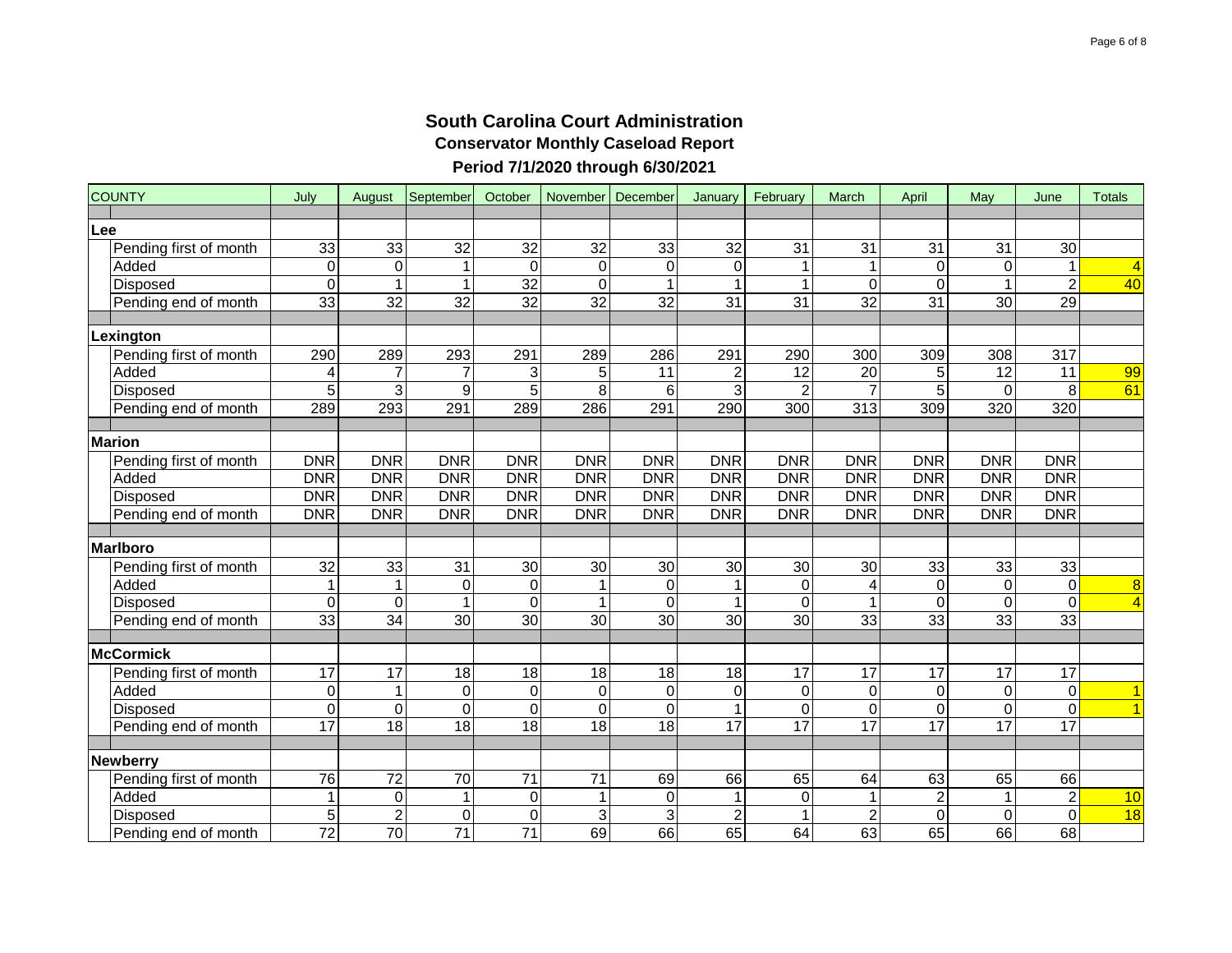| <b>COUNTY</b>          | July            | August                  | September               | October          | November                | December         | January         | February        | March            | April                   | May             | June              | <b>Totals</b>   |
|------------------------|-----------------|-------------------------|-------------------------|------------------|-------------------------|------------------|-----------------|-----------------|------------------|-------------------------|-----------------|-------------------|-----------------|
| Oconee                 |                 |                         |                         |                  |                         |                  |                 |                 |                  |                         |                 |                   |                 |
| Pending first of month | 85              | 87                      | 88                      | 89               | 89                      | 83               | 82              | 80              | 82               | 80                      | 81              | 81                |                 |
| Added                  | 3               | 1                       | 3                       | 1                | 1                       | $\boldsymbol{0}$ | 0               | $\sqrt{2}$      | $\boldsymbol{0}$ | $\overline{2}$          | 0               | 3                 | 16              |
| Disposed               | $\mathbf{1}$    | $\overline{0}$          | 1                       | $\mathbf{1}$     | $\overline{7}$          | $\overline{1}$   | $\overline{2}$  | $\mathbf 0$     | $\overline{2}$   | $\overline{1}$          | $\Omega$        | $\overline{2}$    | $\overline{18}$ |
| Pending end of month   | $\overline{87}$ | 88                      | 90                      | $\overline{89}$  | $\overline{83}$         | $\overline{82}$  | $\overline{80}$ | $\overline{82}$ | $\overline{80}$  | $\overline{81}$         | 81              | 82                |                 |
|                        |                 |                         |                         |                  |                         |                  |                 |                 |                  |                         |                 |                   |                 |
| Orangeburg             |                 |                         |                         |                  |                         |                  |                 |                 |                  |                         |                 |                   |                 |
| Pending first of month | 110             | 110                     | <b>DNR</b>              | 111              | 110                     | <b>DNR</b>       | 112             | 114             | <b>DNR</b>       | 117                     | 115             | 116               |                 |
| Added                  | $\mathbf 2$     | $\overline{c}$          | <b>DNR</b>              | 1                | 1                       | <b>DNR</b>       | 3               | 1               | <b>DNR</b>       | 3                       | $\overline{c}$  | 1                 | 16              |
| <b>Disposed</b>        | $\overline{2}$  | $\overline{2}$          | <b>DNR</b>              | 1                | $\overline{\mathbf{c}}$ | <b>DNR</b>       | 1               | $\overline{O}$  | <b>DNR</b>       | $\overline{3}$          |                 | $\overline{2}$    | $\overline{14}$ |
| Pending end of month   | 110             | 110                     | <b>DNR</b>              | 111              | 109                     | <b>DNR</b>       | 114             | 115             | <b>DNR</b>       | 117                     | 116             | $\frac{115}{115}$ |                 |
| <b>Pickens</b>         |                 |                         |                         |                  |                         |                  |                 |                 |                  |                         |                 |                   |                 |
| Pending first of month | 160             | 157                     | 157                     | 159              | 157                     | <b>DNR</b>       | 178             | 179             | 174              | 168                     | 165             | 167               |                 |
| Added                  | 3               | 4                       | 8                       | 1                | 0                       | <b>DNR</b>       | 5               | 0               | 5                | 3                       | 5               | $\overline{c}$    | 36              |
| <b>Disposed</b>        | 6               | $\overline{3}$          | 4                       | 3                | 1                       | <b>DNR</b>       | 4               | 5               | 11               | 6                       | 3               | $\Omega$          | 46              |
| Pending end of month   | 157             | 158                     | 161                     | 157              | 156                     | <b>DNR</b>       | 179             | 174             | 168              | 165                     | 167             | 169               |                 |
|                        |                 |                         |                         |                  |                         |                  |                 |                 |                  |                         |                 |                   |                 |
| <b>Richland</b>        |                 |                         |                         |                  |                         |                  |                 |                 |                  |                         |                 |                   |                 |
| Pending first of month | 114             | 113                     | 113                     | 112              | 111                     | 109              | 109             | 110             | 109              | 111                     | 113             | 112               |                 |
| Added                  | 3               | 1                       | 2                       | 3                | 0                       | $\overline{4}$   | 3               | 1               | 3                | $\overline{\mathbf{c}}$ |                 | 4                 | $\overline{27}$ |
| <b>Disposed</b>        | 4               | $\overline{2}$          | 3                       | 3                | 3                       | 3                | $\overline{c}$  | 1               | $\mathbf{1}$     | $\mathbf 0$             | 4               | $\overline{2}$    | $\overline{28}$ |
| Pending end of month   | 113             | $\overline{112}$        | 112                     | 112              | 108                     | 110              | 110             | 110             | 111              | 113                     | 110             | 114               |                 |
|                        |                 |                         |                         |                  |                         |                  |                 |                 |                  |                         |                 |                   |                 |
| <b>Saluda</b>          |                 |                         |                         |                  |                         |                  |                 |                 |                  |                         |                 |                   |                 |
| Pending first of month | 26              | 29                      | 31                      | $\overline{33}$  | 39                      | 40               | 37              | 34              | 37               | 36                      | 37              | 38                |                 |
| Added                  | $\overline{a}$  | $\overline{2}$          | $\overline{\mathbf{c}}$ | 6                | $\overline{\mathbf{c}}$ | $\boldsymbol{0}$ | 0               | 3               | $\pmb{0}$        | 3                       | 1               | 3                 | 24              |
| <b>Disposed</b>        | $\mathbf{1}$    | 0                       | 0                       | 0                | 1                       | 3                | 3               | $\mathbf 0$     | $\mathbf{1}$     | $\overline{c}$          | $\Omega$        | $\Omega$          | 11              |
| Pending end of month   | $\overline{27}$ | $\overline{31}$         | $\overline{33}$         | $\overline{39}$  | $\overline{40}$         | $\overline{37}$  | $\overline{34}$ | $\overline{37}$ | $\overline{36}$  | $\overline{37}$         | $\overline{38}$ | $\overline{41}$   |                 |
| Spartanburg            |                 |                         |                         |                  |                         |                  |                 |                 |                  |                         |                 |                   |                 |
| Pending first of month | 348             | 358                     | 359                     | 355              | 349                     | 349              | 352             | 351             | 351              | 352                     | 350             | 352               |                 |
| Added                  | 12              | 8                       | 0                       | 5                | 5                       | 5                | 4               | 4               | 17               | $\overline{c}$          | 5               | 7                 | 74              |
| Disposed               | 4               | $\overline{\mathbf{4}}$ | 5                       | $\overline{11}$  | $\overline{5}$          | $\overline{3}$   | 4               | 4               | $\overline{16}$  | $\overline{7}$          |                 | 4                 | 68              |
| Pending end of month   | 356             | 362                     | 354                     | $\overline{349}$ | $\overline{349}$        | 351              | 352             | 351             | 352              | $\overline{347}$        | 354             | 355               |                 |